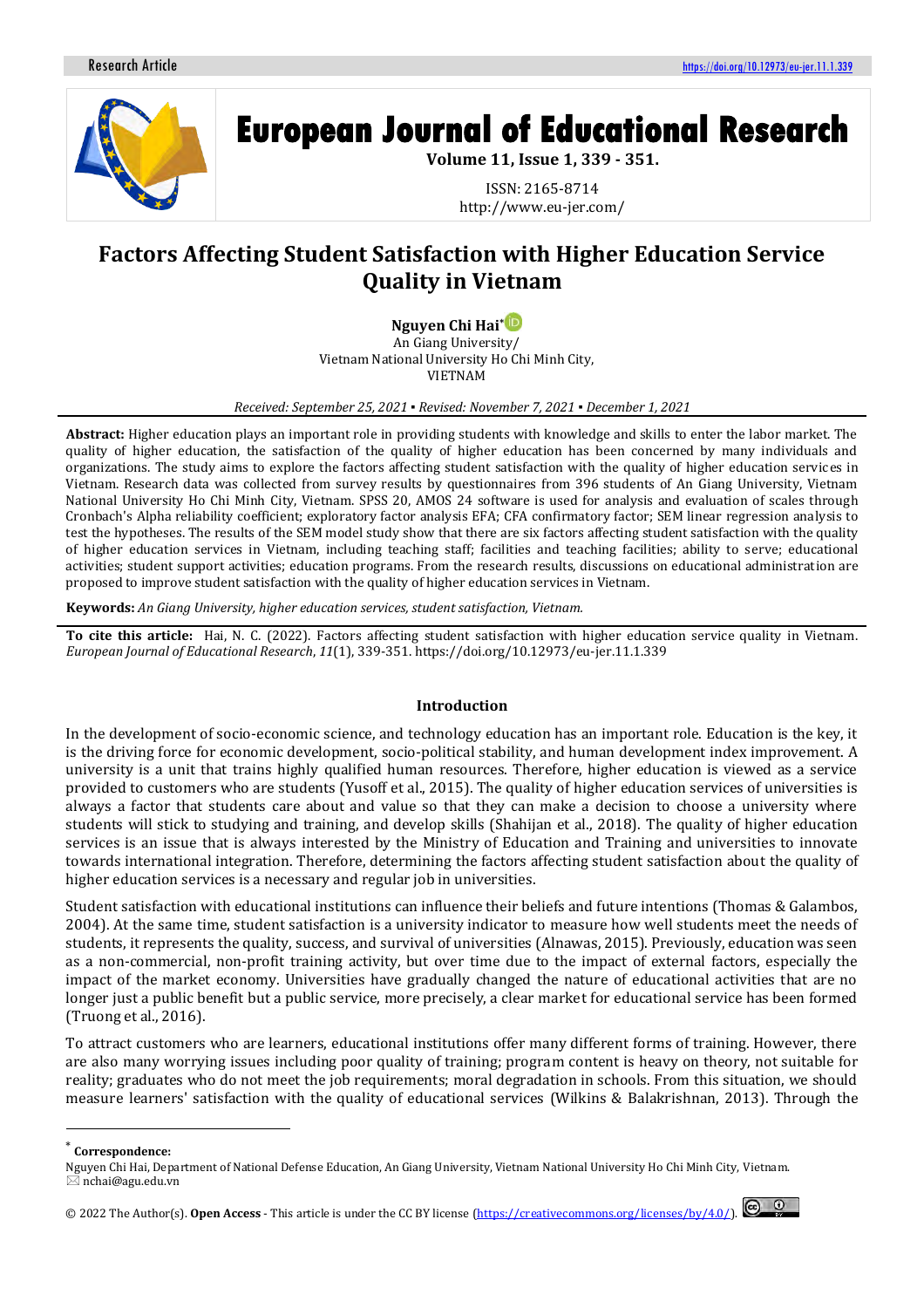assessment of students, the university has an objective view of the educational services they provide with the expectation to improve and improve the quality of education and training services (Beverly et al., 1998).

Determining the factors affecting student satisfaction about the quality of higher education services so that universities can develop strategies, improve the quality of higher education services, and increase student attraction, and achieved university accreditation results (Aldridge & Rowley, 1998). With the above purpose, it is to contribute to improving and improving the quality of higher education services of An Giang University, Vietnam National University Ho Chi Minh City, Vietnam. Specific objectives, the study is to determine the factors affecting the satisfaction of students about the quality of higher education services at An Giang University, Vietnam National University, Ho Chi Minh City, Vietnam. In addition, a number of discussions provided governance implications, in order to improve the quality of higher education services, to increase student satisfaction (Elliott, 2003).

# **Literature Review**

# *Service Quality and Educational Service Quality*

The customer is an important element of the service delivery process. Customers are both directly involved in the production and consumption of services. Service quality is rated high or low depending on customer satisfaction when using the service (Rowley, 1997). Some researchers have defined customer satisfaction to include.

According to Bitner (1990), customer satisfaction is a state in which the product or service satisfies or exceeds the satisfaction of what the customer needs and expects. The result is repeat purchases, loyalty, and the value of word of mouth. Oliver (1997) argues that satisfaction is the degree to which a customer's requirements are met. According to Parasuraman et al. (1985, 1988, 1998), service quality is the gap between customers' expectations before using and their perception after using.

Thus, service quality is the difference between consumers' expectations of service and their perception of the service's outcome. Service quality can be understood as customer satisfaction measured by the difference between expected quality and achieved quality (Weerasinghe et al., 2017). Service quality is the result of a comparison made between customers' expectations of service and their perception of using that service. Service quality means meeting and satisfying customer needs (Dill, 2007).

Higher education converges elements that are considered a service industry, in which universities are seen as service providers and students as customers. It can be seen that the main customers in higher education services are students. According to Appleton-Knapp and Krentler (2006), higher education is classified as a service with its main outputs being mental development, knowledge, skills, and graduation outcomes rather than ownership of the object such as a qualification certificate that represents tangible evidence of educational services. Therefore, it becomes important to identify the determinants of service quality in higher education from the student's point of view. Quality of higher education services is the expectation and perception of learners when using and participating in higher education activities (Jain et al., 2011).

# *Satisfaction and Student Satisfaction about Higher Education Service Quality*

According to Oliver (1997), satisfaction is the consumer's response to the satisfaction of wants. This definition implies that satisfaction is the satisfaction of consumers in using the service to meet their expectations, it includes the level of satisfaction above and below the desired level. Zeithaml and Bitner (2000) argue that customer satisfaction is the customer's evaluation of a product or service that has met their needs and expectations.

Thus, student satisfaction about the quality of higher education services is a comprehensive assessment of the educational activities provided by the university that meet the students' expectations. Student satisfaction is assessed through the interaction between service users and service providers during and after using the service. Student satisfaction is felt through the school's activities to provide students with student satisfaction before purchase and evaluation after use (Babar & Kashif, 2010).

Student satisfaction and higher education service quality are related. There have been many studies to test the relationship between these two concepts, they believe that service quality leads to customer satisfaction, service quality is the premise and basis for assessing customer satisfaction (Arambewela & Hall, 2009). Therefore, in order to improve customer satisfaction, service providers are required to further improve their service quality.

# *Theoretical Foundations Student Satisfaction about Higher Education Service Quality*

To measure service quality, Parasuraman et al. (1985, 1988, 1998) developed the SERVQUAL model, a model that has been cited a lot in research on service quality. In the first efforts, Parasuraman et al. (1985) proposed to measure service quality through 10 factors. However, in the improved version, Parasuraman et al. (1988) reduced the service quality measurement model down to 5 factors including tangibles; reliability; service capacity; responsiveness; empathy.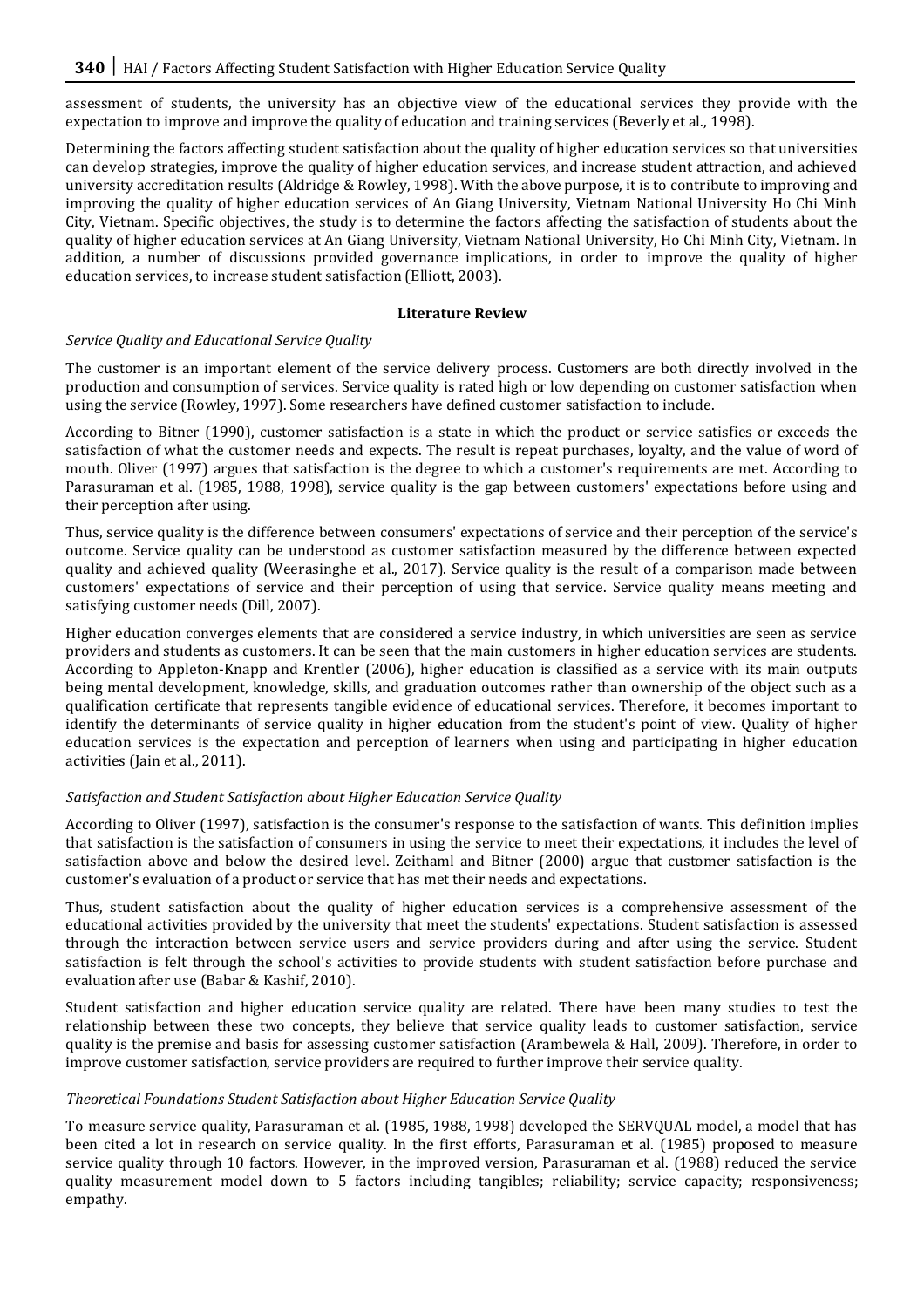The SERVQUAL model measures service quality by calculating the gap between perceived service performance and expectations. Using this model helps to identify the factors and components that explain service quality, thereby helping managers know which factors need to be improved to better meet customer needs (Abdullah, 2005; Carrillat et al., 2007).

However, according to Cronin and Taylor (1992), expectations are a factor that is difficult to determine and some customers do not set expectations. Therefore, there is little theoretical and practical support for calculating the gap between perceived results and expectations to measure service quality. Cronin and Taylor proposed the SERVPERF model, which is a successor to the SERVQUAL model to study service quality in relation to satisfaction and purchase intention. The results of data analysis in the study of Cronin and Taylor (1992) show that the scale based only on service performance results well explains service quality.

Research by Cronin and Taylor (1992) shows that service quality is a factor leading to customer satisfaction. Customer satisfaction has a stronger impact on purchase intention than service quality. This implies that managers need to focus on overall customer satisfaction rather than just service quality.

In Vietnam, there have been several studies on student satisfaction about the quality of higher education services. According to Nguyen (2018), the quality of higher education has received great attention from society. It contributes to the country's socio-economic development. Higher education was once considered a non-profit activity, today higher education has become a type of service in which students are customers. Students pay to use the best quality services. The development of universities must go hand in hand with improving the quality of education to attract learners. The author has identified factors affecting student satisfaction with the quality of educational services at Tra Vinh University including Access to educational services; Infrastructure; Educational environment; Pedagogical activities; Educational outcomes. According to Phuong and Hương (2019), Universities should be concerned with meeting social needs and the satisfaction of stakeholders of which students are an important part. Improving service quality and student satisfaction at the university is not only to meet the standards of educational accreditation but also to attract students to the university, It contributes to the existence and development of the university. Students' satisfaction with the service quality of universities in Ho Chi Minh City proposed a model of 6 factors including Dorm; Canteen; Academic counseling; Counseling, and Job placement; Overall facilities, and the support of departments.

According to Tran (2019), University is a unit that trains highly qualified human resources. Higher education is considered a service provided to customers who are students. The quality of educational services, specifically the quality of support services that go hand in hand with the quality of the university training, will always be a factor that students care about, in order to make a decision that they will stick to learning. The study examined the factors affecting student satisfaction about the quality of support services at Lac Hong University based on the SERVPERF model. The research results show that there are five factors affecting student satisfaction about the quality of support services including Service implementation process; Service capabilities; Teaching staff and Academic advisors; Movement activities, and Facilities, which the infrastructure factor is the factor that has the strongest impact on student satisfaction.

According to Dinh et al. (2021), student satisfaction with educational services is considered as one of the strategic factors to attract students of higher education institutions worldwide. The study confirmed the model of student satisfaction with higher education services and investigated the relationship between student satisfaction with the quality of educational services. Research results show that the student satisfaction model for educational services of Hue University includes accessibility to educational services; teaching facilities and equipment, educational environment; educational activities, and educational outcomes. In addition, satisfaction across all aspects of the quality of educational services has influenced the satisfaction of educational outcomes, in which educational activities have the most significant impact.

# *Hypotheses and Research Structure*

On the basis of inheriting the SERVPERF service quality measurement model. We propose a model of factors affecting student satisfaction with the quality of higher education services in Vietnam: A study at An Giang University, Vietnam National University, Ho Chi Minh City, Vietnam with 6 factors including lecturers teaching; education program; educational activities; facilities and teaching facilities; ability to serve; support activities for students, Figure 1.

Based on research theories, the following hypotheses and the model of this study were proposed.

Hypothesis 1 (H1): Student satisfaction with the quality of higher education services includes 6 factors, lecturers teaching; education program; educational activities; facilities and teaching facilities; ability to serve; support activities for students.

Hypothesis 2 (H2): Factors affecting the quality of higher education services can affect student satisfaction.

H2.1: Factor Lecturers teaching affects the quality of higher education services, and can affect student satisfaction.

H2.2: Factor Education program affects the quality of higher education services and can affect student satisfaction.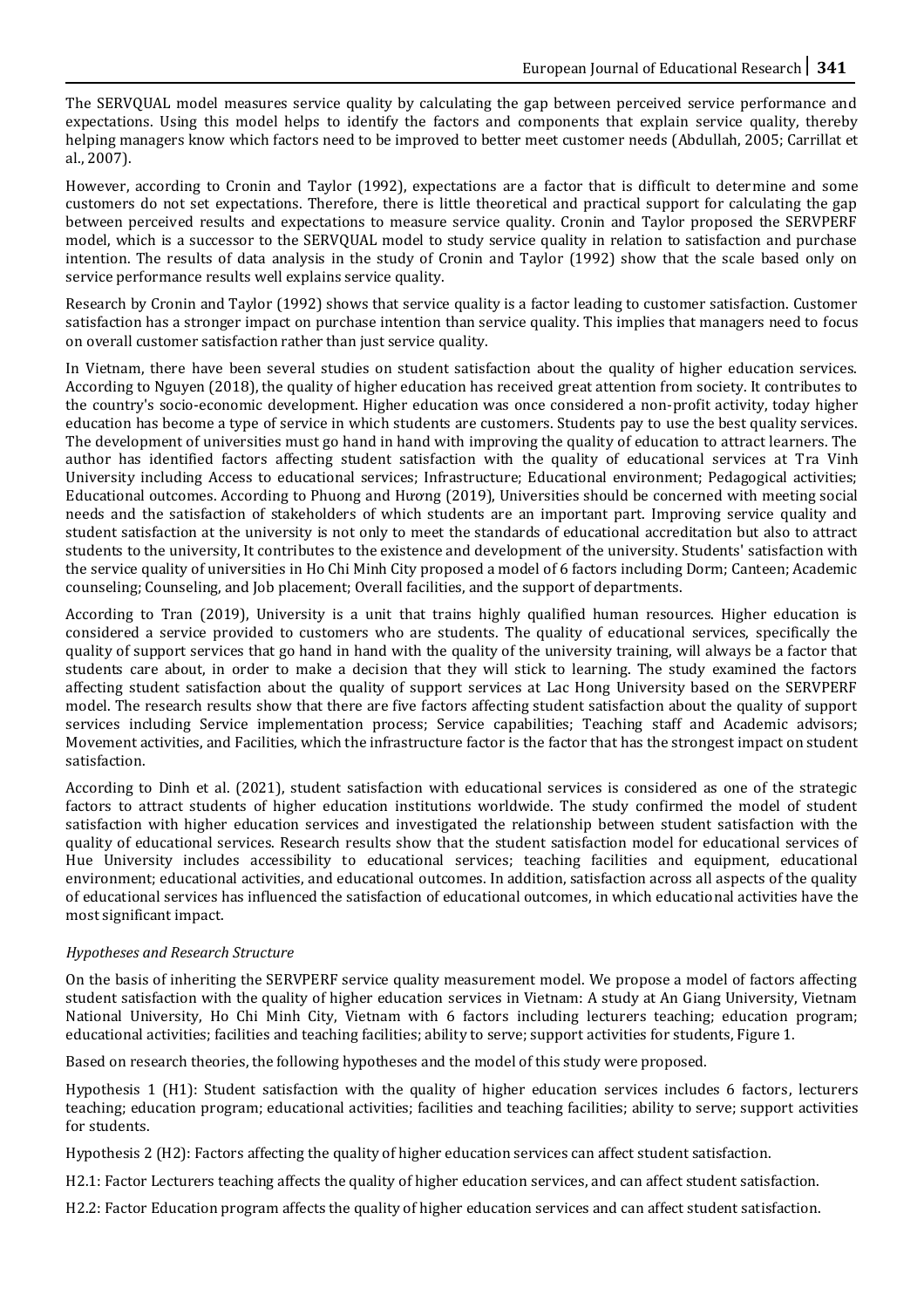H2.3: Facilities and teaching facilities factors that affect the quality of higher education services, and can affect student satisfaction.

H2.4: Factor of Ability to serve affects the quality of higher education services and can affect student satisfaction.

H2.5: The factor Support activities for students have an influence on the quality of higher education services and may affect student satisfaction.

H2.6: Factor Educational activities affect the quality of higher education services, and can affect student satisfaction.



*Figure 1. Student Satisfaction with Higher Education Service Quality*

# **Methodology**

To evaluate the model of factors affecting student satisfaction with the quality of higher education services. The study considered the theoretical framework and used focus groups to discuss with students and lecturers at An Giang University. In the focus group discussions, the participants were provided with a list of factors affecting student satisfaction with the quality of higher education services; They were asked to give their opinions on the factors affecting student satisfaction with the quality of higher education services; The addition of the missing elements to the list. The consensus reached at the end of this phase allows for the construction of the model shown in Figure 1.

## *Take a research sample*

Based on the preliminary discussion results, a questionnaire was developed to obtain an overview of the factors affecting student satisfaction with the quality of higher education services. Data collection took place between April and July 2021. The questionnaire survey method was used. Students responded directly to the questionnaire. The study was carried out at An Giang University, Vietnam National University Ho Chi Minh City, Vietnam. The questionnaire was distributed to 405 students. There are 396 valid response forms that were collected, including 219 males and 177 females. there are 18.7% students in the first year; there are 24.2% students in sophomore year; there are 27% students in the third year; there are 30.1% students in the fourth year. there are 24% from faculty of agriculture natural resources; there are 15.4% from faculty of economics - business administration; there are 13.6% from faculty of pedagogy; there are 10.4% from faculty of law and political science; there are 15.4% from faculty of engineering technology - environment; there are 6.1% from the faculty of information technology; there are 9.1% from the faculty of Tourism and Culture-Arts; There are 6.1% from the faculty of foreign language. It is shown in Table 1.

|  | Table 1. Sample Characteristics |
|--|---------------------------------|
|--|---------------------------------|

| <b>Research factor</b>     | <b>Number of samples</b> | Percentage |
|----------------------------|--------------------------|------------|
| 1. Gender                  | 396                      | 100%       |
| Male                       | 219                      | 55.3       |
| Female                     | 177                      | 44.7       |
| 2. Study year              | 396                      | 100%       |
| Student in the first year  | 74                       | 18.7       |
| Student in sophomore year  | 96                       | 24.2       |
| Student in the third year  | 107                      | 27         |
| Student in the fourth year | 119                      | 30.1       |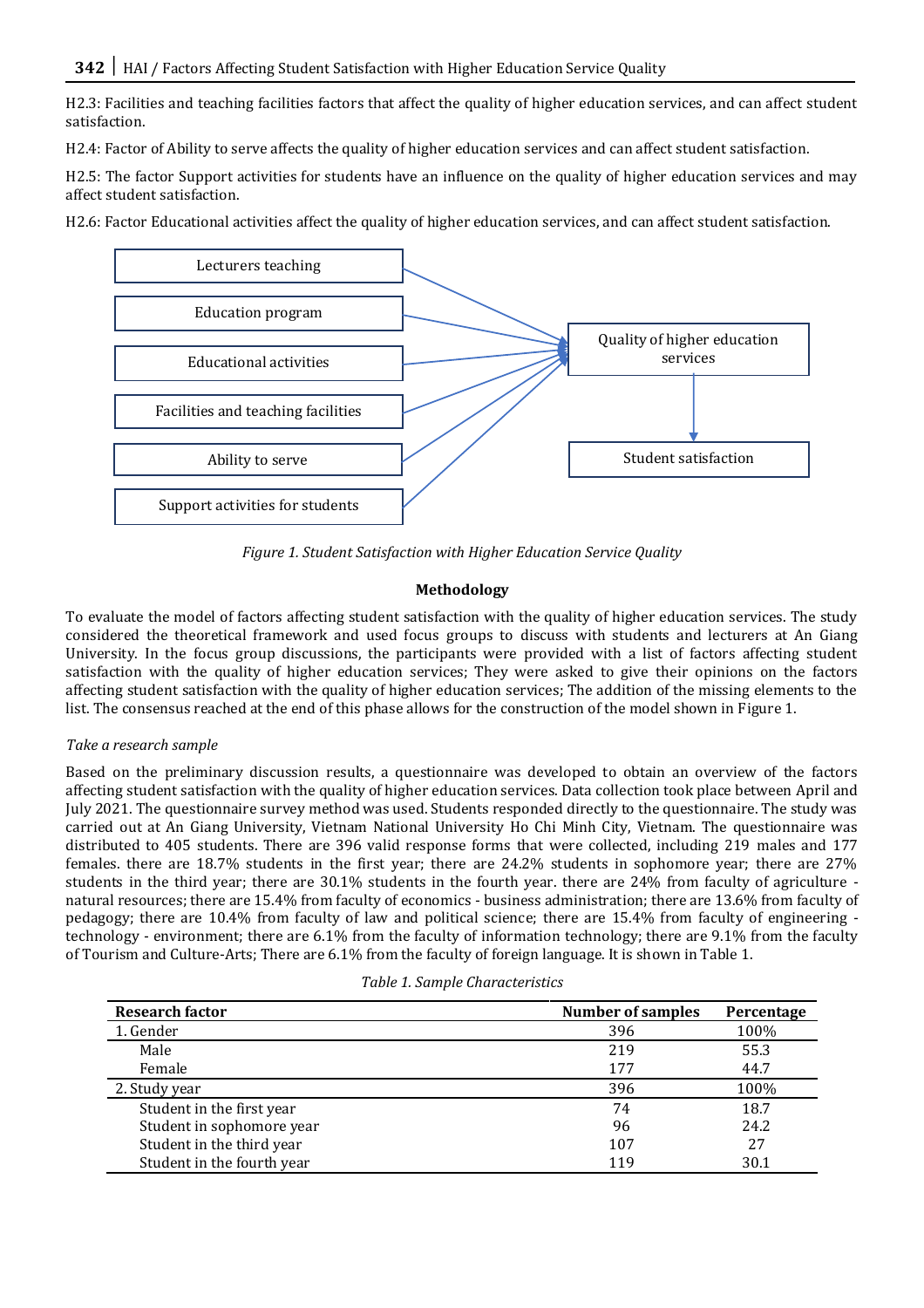## *Table 1. Continued*

| <b>Research factor</b>                            | <b>Number of samples</b> | Percentage |
|---------------------------------------------------|--------------------------|------------|
| 3. Faculty                                        | 396                      | 100%       |
| Faculty of Agriculture - Natural Resources        | 95                       | 24         |
| Faculty of Economics - Business Administration    | 61                       | 15.4       |
| <b>Faculty of Pedagogy</b>                        | 54                       | 13.6       |
| Faculty of Law and Political Science              | 41                       | 10.4       |
| Faculty of Engineering - Technology - Environment | 61                       | 15.4       |
| <b>Faculty of Information Technology</b>          | 24                       | 6.1        |
| Faculty of Tourism and Culture - Arts             | 36                       | 9.1        |
| Faculty of Foreign language                       | 24                       | 6.1        |

# *Data analysis*

The responses from the survey were coded and analyzed by SPSS software Version 20, AMOS version 24. The questionnaire included 41 Likert entries. Demographic questions seek information on gender, year of study, faculty, and 8 scales of the model of factors affecting student satisfaction with the quality of higher education services. Likert scale is used with a range of values from 1 to 5 to measure the perceived level of survey subjects (1) completely disagree, (2) disagree, (3) neutral, (4) ) agree, (5) totally agree.

Measuring student satisfaction with higher education service quality in Vietnam, the steps to conduct the analysis include. The reliability of the 8 scales was assessed using Cronbach's Alpha coefficient. Cronbach's Alpha coefficient > 0.6 can be used, variables with corrected item-total correlation < 0.3 will be excluded.

Exploratory factor analysis (EFA) aims to evaluate each variable's convergence value and discriminant value in the factor groups. Coefficient KMO (Kaiser-Meyer-Olkin) is an index used to consider the appropriateness of factor analysis. The value of KMO must reach a value of 0.5 or more (0.5  $\leq$  KMO  $\leq$  1) which is a sufficient condition for factor analysis to be appropriate. Bartlett's test is statistically significant (sig Bartlett's Test < 0.05), showing that observed variables are correlated with each other in the factor. Parameter Eigenvalue is a commonly used criterion to determine the number of factors in EFA analysis. With this criterion, only factors with Eigenvalue ≥ 1 will be kept in the analytical model. Total Variance Explained  $\geq 50\%$  shows that the EFA model is suitable (Hair et al., 2014).

Confirmatory factor analysis (CFA) to test the representativeness of the observed variables (measured variables) for the factors (constructs). Confirmatory factor analysis (CFA) to test the representativeness of the observed variables (measured variables) for the factors (constructs). To consider model fit, we should consider validity and reliability including, Composite Reliability (CR) >= 0.7; Average Variance Extracted (AVE) >= 0.5; Maximum Shared Variance (MSV) < Average Variance Extracted ( AVE); Square Root of AVE (SQRTAVE) > Inter-Construct Correlations (Hair et al., 2010). Hypothesis testing and measuring the influence of factors on higher education service quality; and measuring the influence of factors on student satisfaction by structural model structural equation modeling (SEM).

## **Results**

# *Checking Reliability of Student Satisfaction with Higher Education Service Quality Sub-Scales*

Alpha coefficient was developed by Cronbach (1951) to measure the internal consistency of variables in the same group. Accordingly, Cronbach's Alpha coefficient can be used to evaluate the reliability of the scale and remove inappropriate variables from the model. Cronbach's alpha is a test of how closely the scales are correlated. A study on the scales according to Nunnally (1978) suggested that Cronbach's Alpha coefficient > 0.6 can be used, the scale can be used best between 0.8 and 1. In addition, variables with corrected item-total correlation < 0.3 will be excluded.

| <b>Scales of measurement</b>         | Encode     | No. of<br>items | <b>Cronbach's Alpha</b> | <b>Corrected Item-Total</b><br><b>Correlation range</b> |
|--------------------------------------|------------|-----------------|-------------------------|---------------------------------------------------------|
| Lecturers teaching                   | <b>LET</b> | 6               | .912                    | $.682 - .847$                                           |
| <b>Education program</b>             | EDP        | 6               | .906                    | .700 - .788                                             |
| Facilities and teaching facilities   | <b>FTF</b> | 5               | .902                    | $.730 - .835$                                           |
| Ability to serve                     | ABS        | 4               | .931                    | .788 - .877                                             |
| Support activities for students      | <b>SAS</b> | 5               | .873                    | $.597 - .779$                                           |
| <b>Educational activities</b>        | <b>EDA</b> | 5               | .942                    | $.778 - .903$                                           |
| Quality of higher education services | QHE        | 3               | .964                    | $.905 - .920$                                           |
| Student satisfaction                 | STS        | 4               | .983                    | $.947 - .963$                                           |

*Table 2. Reliability of Student Satisfaction with Higher Education Service Quality Sub-Scales*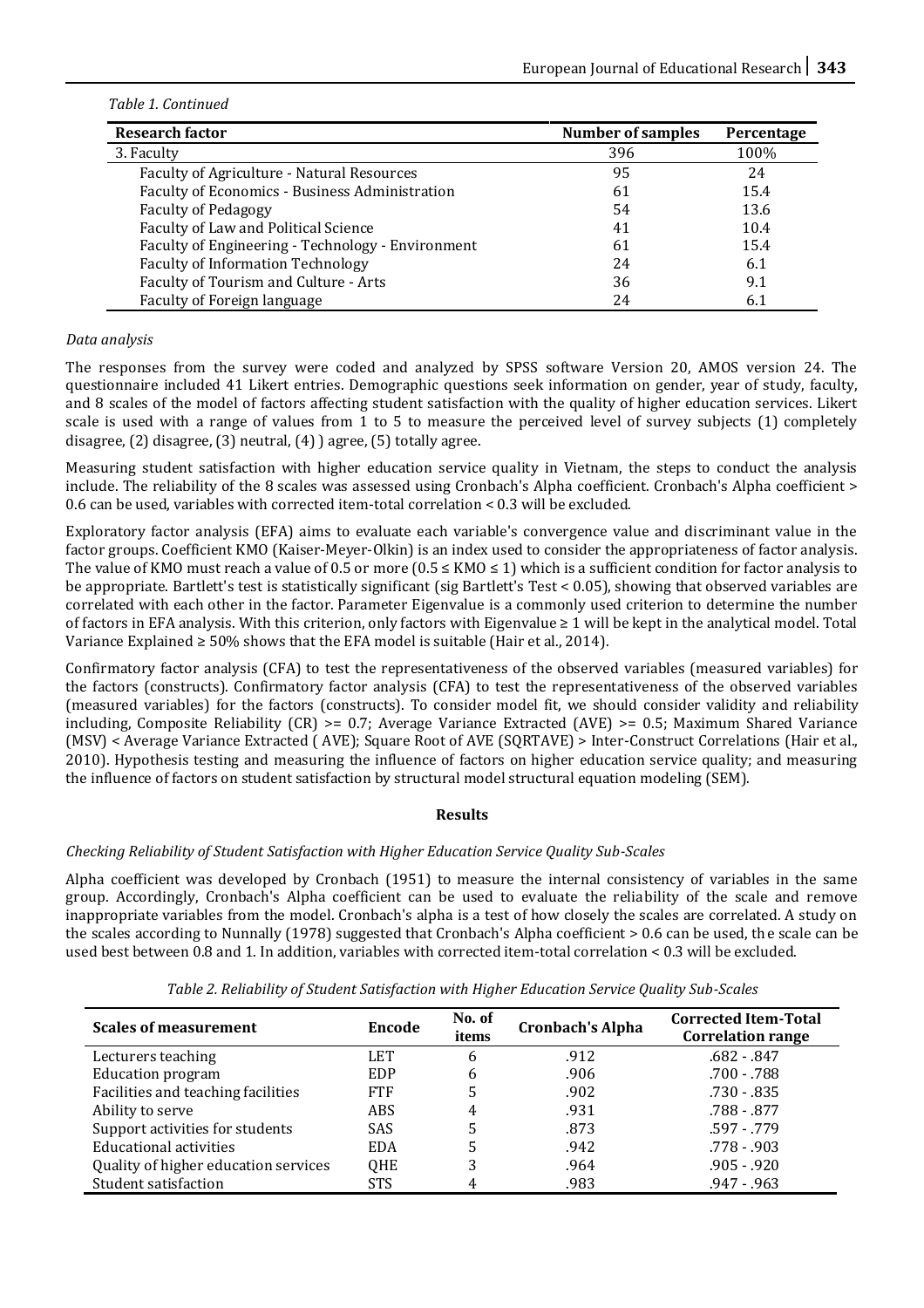Research data processing results in Table 2 showed that all 8 scales achieved high reliability (Cronbach's Alpha > 0.8), and corrected item-total correlation coefficient > 0.3. It represents the appropriateness of the scale.

# *Exploratory factors analysis EFA for the scales*

The KMO and Bartlett's test results in the KMO and Bartlett's test tables show that the KMO value = 0.866, proving that this discovery factor is appropriate. Bartlett's test, value Sig.= 0.000 (< 0.05), proves that the variables are correlated with each other in the factors.

Parameter Eigenvalues  $\geq 1$  is kept in the analytical model. The analysis results showed that Eigenvalue = 1,014 ( $\geq 1$ ) and 8 factors were extracted with the best meaning of summarizing information. The sum of squares of the cumulative factor loading coefficient (Cumulative) is 77.476% ( $\geq$  50%), showing that the EFA model is appropriate. Therefore, all 8 factors are kept in the research model, Table 3.

|                  | Component    |                |      |                  |                |                  |                |           |
|------------------|--------------|----------------|------|------------------|----------------|------------------|----------------|-----------|
|                  | $\mathbf{1}$ | $\overline{2}$ | 3    | $\boldsymbol{4}$ | $\overline{5}$ | $\boldsymbol{6}$ | $\overline{7}$ | ${\bf 8}$ |
| LET5             | .882         |                |      |                  |                |                  |                |           |
| LET6             | .854         |                |      |                  |                |                  |                |           |
| LET3             | .808         |                |      |                  |                |                  |                |           |
| LET4             | .789         |                |      |                  |                |                  |                |           |
| LET1             | .745         |                |      |                  |                |                  |                |           |
| LET <sub>2</sub> | .729         |                |      |                  |                |                  |                |           |
| EDA4             |              | .938           |      |                  |                |                  |                |           |
| EDA5             |              | .922           |      |                  |                |                  |                |           |
| EDA3             |              | .906           |      |                  |                |                  |                |           |
| EDA2             |              | .859           |      |                  |                |                  |                |           |
| EDA1             |              | .829           |      |                  |                |                  |                |           |
| EDP6             |              |                | .859 |                  |                |                  |                |           |
| EDP5             |              |                | .833 |                  |                |                  |                |           |
| EDP4             |              |                | .832 |                  |                |                  |                |           |
| EDP3             |              |                | .790 |                  |                |                  |                |           |
| EDP1             |              |                | .786 |                  |                |                  |                |           |
| EDP2             |              |                | .767 |                  |                |                  |                |           |
| STS3             |              |                |      | .965             |                |                  |                |           |
| STS1             |              |                |      | .960             |                |                  |                |           |
| STS4             |              |                |      | .958             |                |                  |                |           |
| STS <sub>2</sub> |              |                |      | .946             |                |                  |                |           |
| FTF5             |              |                |      |                  | .875           |                  |                |           |
| FTF3             |              |                |      |                  | .833           |                  |                |           |
| FTF4             |              |                |      |                  | .815           |                  |                |           |
| FTF2             |              |                |      |                  | .814           |                  |                |           |
| FTF1             |              |                |      |                  | .793           |                  |                |           |
| SAS5             |              |                |      |                  |                | .874             |                |           |
| SAS4             |              |                |      |                  |                | .840             |                |           |
| SAS1             |              |                |      |                  |                | .796             |                |           |
| SAS2             |              |                |      |                  |                | .774             |                |           |
| SAS3             |              |                |      |                  |                | .705             |                |           |
| ABS3             |              |                |      |                  |                |                  | .906           |           |
| ABS4             |              |                |      |                  |                |                  | .905           |           |
| ABS2             |              |                |      |                  |                |                  | .870           |           |
| ABS1             |              |                |      |                  |                |                  | .839           |           |
| QHE <sub>2</sub> |              |                |      |                  |                |                  |                | .769      |
| QHE1             |              |                |      |                  |                |                  |                | .766      |
| QHE3             |              |                |      |                  |                |                  |                | .718      |

*Table 3. Rotated Component Matrix*

*Confirmatory factor analysis CFA of the structural model* Confirmatory factor analysis CFA is a statistical technique of linear structural modeling (SEM). The method of factor analysis CFA and linear structural model SEM were used to test the scales and model fit. CFA results are evaluated through criteria including unidirectionality; reliability; convergence; and distinction.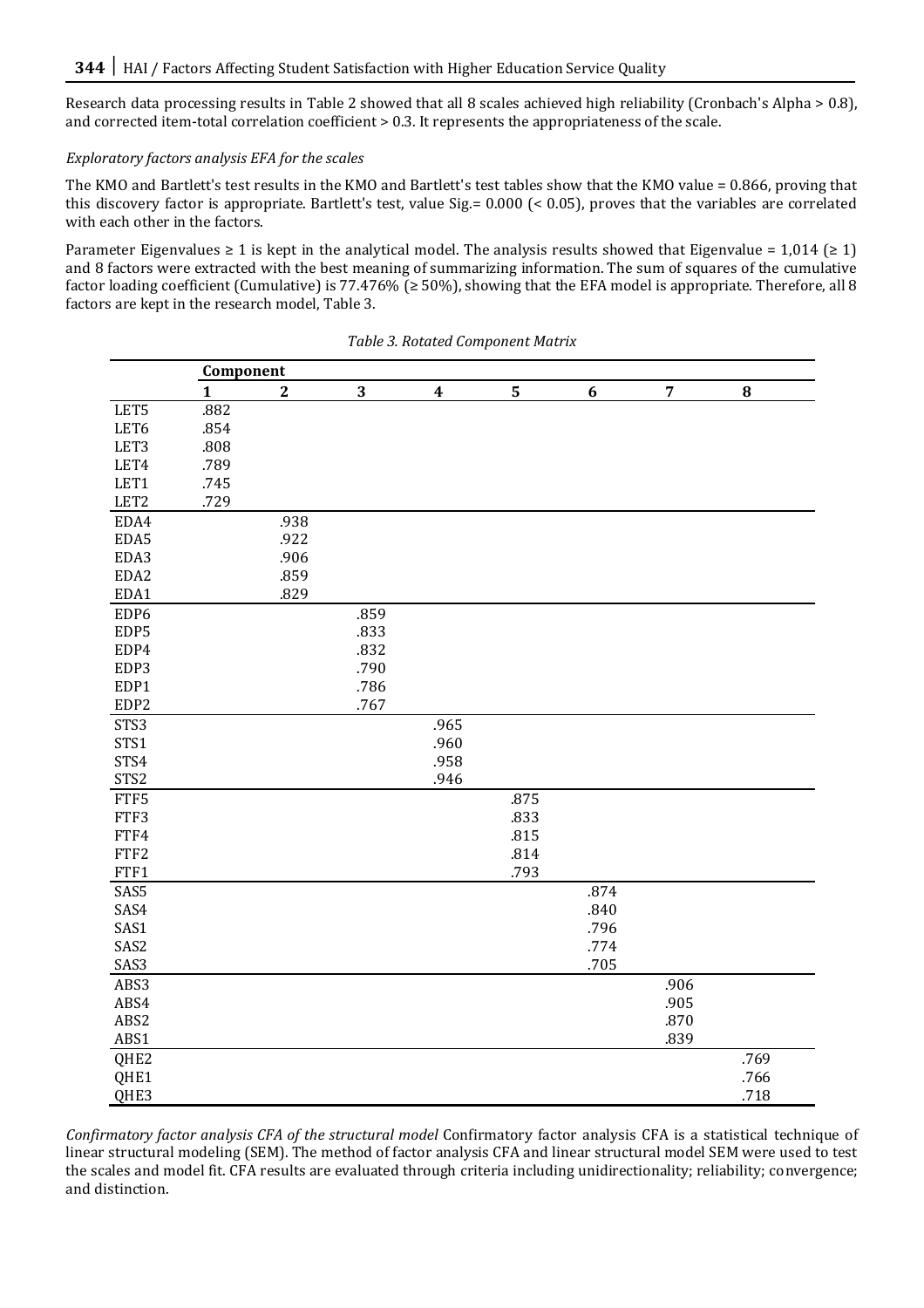Confirmatory factor analysis results for 8 scales of concepts with indicators Figure 2.  $X^2/df = 1,831$  (< 3) is good; CFI = .961 (> .9) is good; RMSEA coefficient = .046 (< 0.6) is good; pclose = .951 (> .05). (Hair et al., 2010, 2014; Hu & Bentler, 1999); The GFI coefficient = .869 (> 0.8) is acceptable (Baumgartner & Homburg, 1996; Doll et al., 1994). The results of CFA factor analysis confirm the unidirectionality of the scale in the research model.

The results of the validity and reliability test. All values Composite Reliability (CR) of 8 scales ranged from .862 to .964 (> 0.7); All values of Average Variance Extracted (AVE) of 8 scales ranged from .560 to .900 (> 0.5); All values Maximum Shared Variance (MSV) from .087 to .263 < Average Variance Extracted (AVE) from .560 to .900 (Hair et al., 2010), Table 4.

| Table 4. Checking Convergent and Distinction Validity of Model Fit Indices |  |
|----------------------------------------------------------------------------|--|
|                                                                            |  |
|                                                                            |  |
|                                                                            |  |

| <b>Factor construct</b>                    | No. of<br>items | <b>CR</b> | <b>AVE</b> | <b>MSV</b> | MaxR(H) |
|--------------------------------------------|-----------------|-----------|------------|------------|---------|
| Lecturers teaching (LET)                   | 6               | 0.913     | 0.638      | 0.263      | 0.928   |
| Education program (EDP)                    | 6               | 0.935     | 0.744      | 0.068      | 0.976   |
| Facilities and teaching facilities (FTF)   | 5               | 0.906     | 0.617      | 0.096      | 0.909   |
| Ability to serve (ABS)                     | 4               | 0.983     | 0.936      | 0.087      | 0.984   |
| Support activities for students (SAS)      | 5               | 0.898     | 0.639      | 0.235      | 0.913   |
| Educational activities (EDA)               | 5               | 0.862     | 0.560      | 0.176      | 0.892   |
| Quality of higher education services (QHE) | 3               | 0.933     | 0.776      | 0.185      | 0.939   |
| Student satisfaction (STS)                 | 4               | 0.964     | 0.900      | 0.263      | 0.970   |

The results of testing the scales also show that Square Root of Average Variance Extracted (SQRTAVE), which has LET =  $0.799$ ; EDA =  $0.862$ ; EDP =  $0.786$ ; STS =  $0.967$ ; FTF =  $0.799$ ; SAS =  $0.748$ ; ABS =  $0.881$ ; QHE =  $0.949$ ; All 8 scales > Inter-Construct Correlations (Hair et al., 2010), Table 5.

*Table 5. The square root of average variance extracted of model fit indices*

|            | <b>LET</b> | <b>EDA</b> | <b>EDP</b> | <b>STS</b>  | <b>FTF</b>  | <b>SAS</b>        | <b>ABS</b> | <b>QHE</b> |
|------------|------------|------------|------------|-------------|-------------|-------------------|------------|------------|
| <b>LET</b> | 0.799      |            |            |             |             |                   |            |            |
| <b>EDA</b> | 0.019      | 0.862      |            |             |             |                   |            |            |
| <b>EDP</b> | 0.268      | $-0.035$   | 0.786      |             |             |                   |            |            |
| <b>STS</b> | 0.191      | 0.214      | 0.116      | 0.967       |             |                   |            |            |
| <b>FTF</b> | 0.284      | $0.100 +$  | 0.190      | 0.116 0.799 |             |                   |            |            |
| SAS        | 0.331      | 0.060      | 0.130      | 0.045       | 0.282 0.748 |                   |            |            |
| ABS        | 0.334      | $-0.015$   | 0.223      | 0.108       |             | 0.186 0.146 0.881 |            |            |
| QHE        | 0.513      | 0.261      | 0.309      | 0.295       | 0.485 0.420 |                   | 0.430      | 0.949      |

Thus, the results of the Validity and Reliability test are shown in Table 4, Table 5, which represents the Combined Reliability; Convergent Validity; Discriminant Validity is guaranteed at 8 scales.

## *Structural Model Testing (SEM) of Student Satisfaction with Higher Education Service Quality*

The results of data processing are continued to analyze the factors affecting student satisfaction with the quality of higher education services in Vietnam. The processing results are presented in Table 6, Table 7, and Figure 2.

The model has  $X^2/df = 1.831$ ; CFI = .961; GFI = .869; RMSEA = .046; pclose = .951.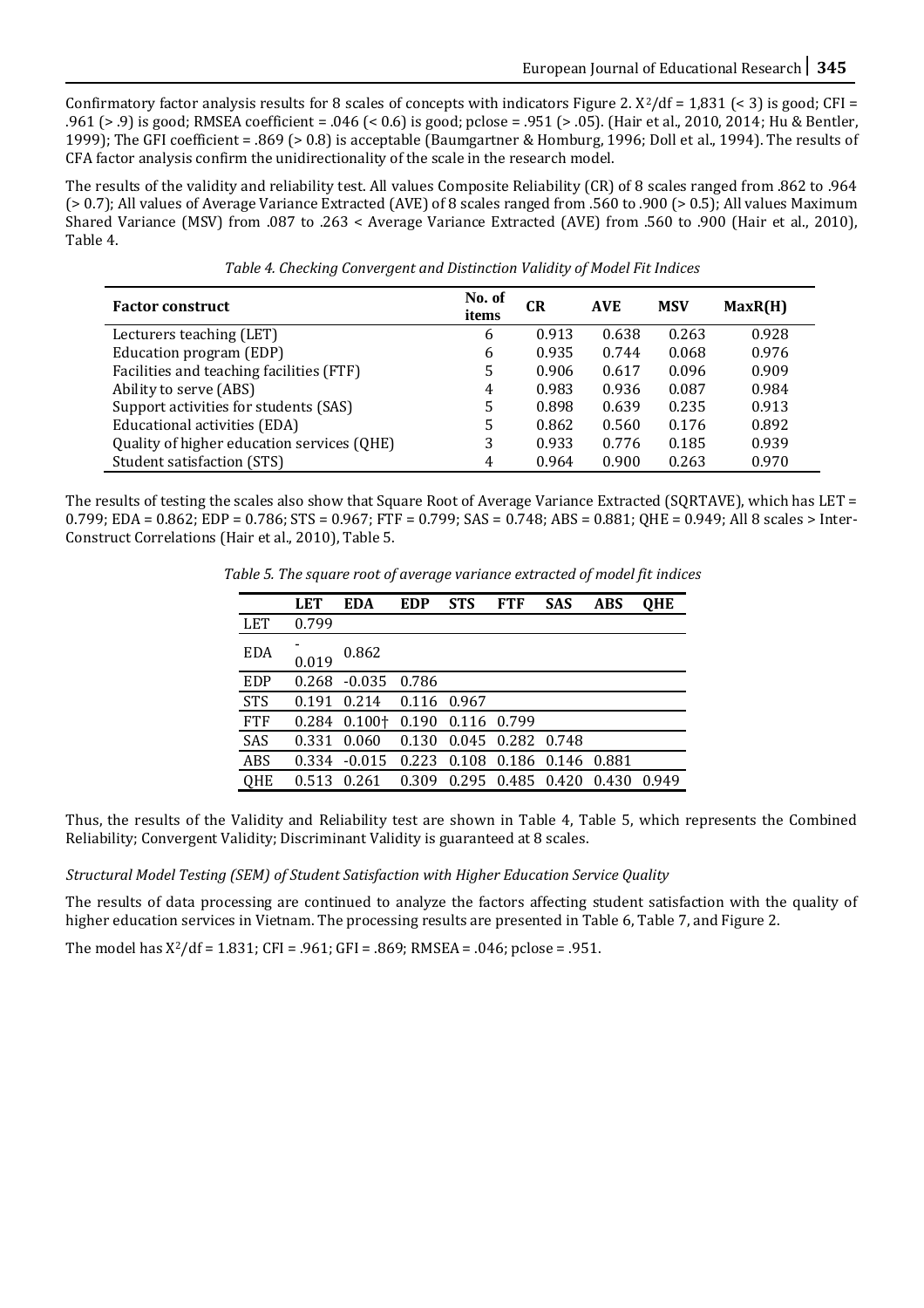

*Figure 2. Model results factors affecting student satisfaction with the quality of higher education services*

Research data processing results in Table 6 showing values Sig of the scales LET = .000 (< .05), EDP = .004 (< .05), FTF = .000 (< .05), ABS = .000 (< .05), SAS = .000 (< .05), EDA = .000 (< .05), QHE = .000 (< .05). This shows that the impact relationship between the independent variable and the dependent variable is significant.

Results of standardized regression coefficients Table 6, the larger the normalized regression coefficients, the stronger the impact of the corresponding independent variable on the dependent variable (QHE). Factors affecting the quality of higher education services include LET = .267, FTF = .264, ABS = .241, EDA = .237, SAS = .191, EDP = .117.

| The relationship of direct effects | <b>Estimates</b> | <b>Sig</b> | <b>Standardized estimates</b> |
|------------------------------------|------------------|------------|-------------------------------|
| $OHE \leftarrow$ --- LET           | .283             | .000       | .267                          |
| $QHE \leftarrow EDP$               | .149             | .004       | .117                          |
| $QHE \leftarrow FTF$               | .300             | .000       | .264                          |
| $QHE \leftarrow ABS$               | .288             | .000       | .241                          |
| $QHE \leftarrow$ -- SAS            | .261             | .000       | .191                          |
| $QHE \leftarrow EDA$               | .220             | .000       | .237                          |
| $STS \leftarrow QHE$               | .275             | .000       | .296                          |

*Table 6. Independent factors directly affect the quality of higher education services*

Research results R2 (Adjusted R Square) of QHE = .547, which means that the regression model is suitable. The explanatory regression model is that the independent variables affect 54.7% of the variation of the dependent variable (QHE) in the model. In addition, R2 (Adjusted R Square) of STS = .088, it is explained that the independent variables affect 8.8% of the variation of the dependent variable (STS) in the model.

*Table 7. Factors affect student satisfaction with the quality of higher education services*

| The relationship of indirect effects            | <b>Estimates</b> | Sig  | <b>Standardized estimates</b> |
|-------------------------------------------------|------------------|------|-------------------------------|
| $STS \leftarrow$ OHE $\leftarrow$ ABS           | .079             | .001 | .071                          |
| $STS \leftarrow$ OHE $\leftarrow$ SAS           | .072             | .001 | .057                          |
| $STS \leftarrow$ OHE $\leftarrow$ FTF           | .083             | .001 | .078                          |
| $STS \leftarrow$ OHE $\leftarrow$ EDP           | .041             | .002 | .035                          |
| $STS \leftarrow$ OHE $\leftarrow$ EDA           | .061             | .001 | .070                          |
| $STS \leftarrow \neg$ OHE $\leftarrow \neg$ LET | .078             | .001 | .079                          |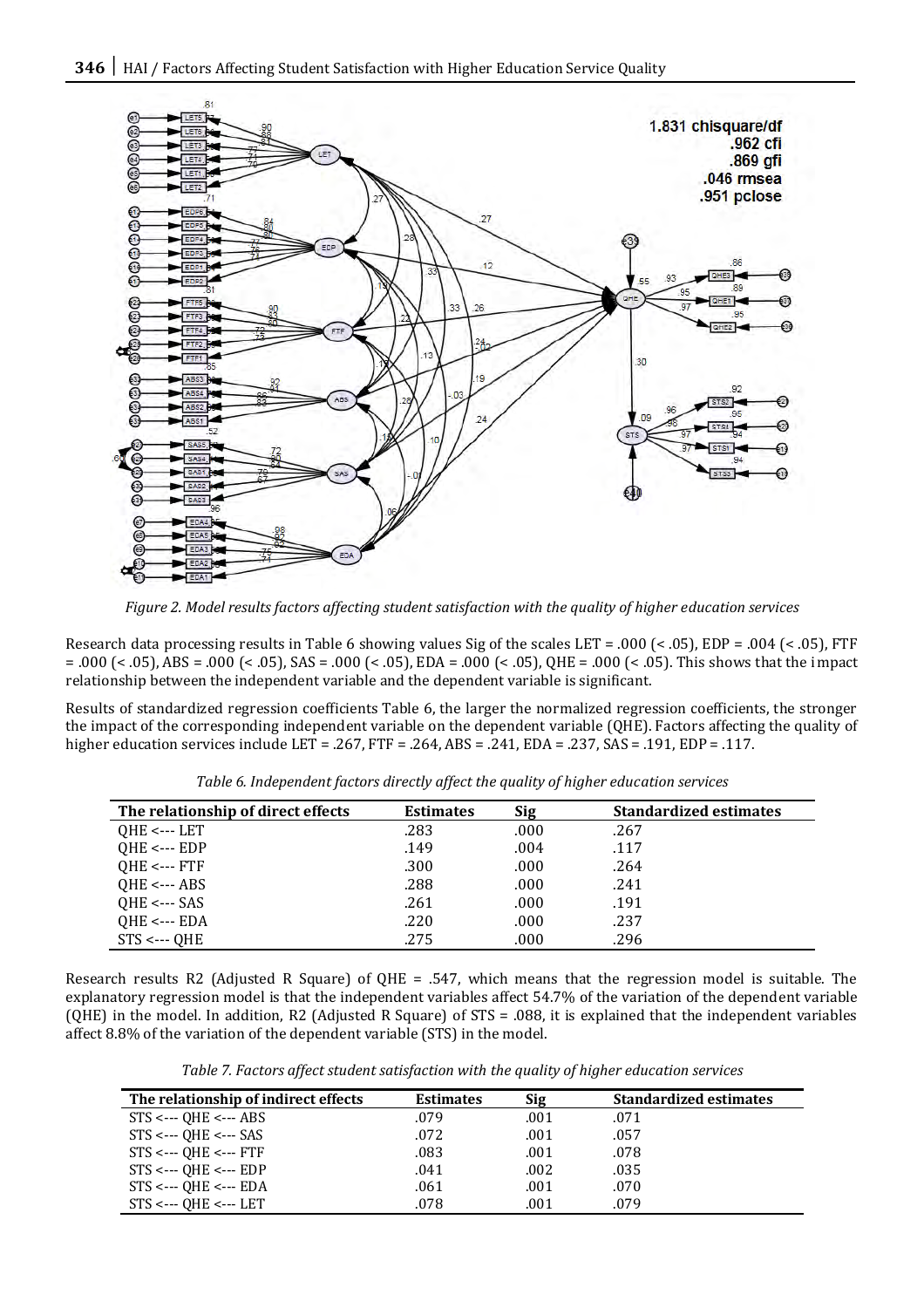Research data processing results in Table 7, the independent variables affecting the dependent variable (STS) through the intermediate variable (QHE) have the value Sig ABS = .001, SAS = .001, FTF = .001, EDP = .002, EDA = .001, LET = .001. This shows that the impact relationship between the independent variables affecting the dependent variable (STS) through the intermediate variable (QHE) is significant.

Results of standardized regression coefficients Table 7, the larger the normalized regression coefficients, the stronger the impact of the corresponding independent variable on the dependent variable (STS). Factors affecting the quality of higher education services include LET = .079, FTF = .078, ABS = .071, EDA = .070, SAS = .057, EDP = .035.

#### **Discussion**

# *Checking Hypothesis 1*

Research results show that the scales are reliable and valid for model evaluation. The findings of the study show that there are 6 factors affecting student satisfaction about the quality of higher education services in Vietnam including Lecturers teaching; Facilities and teaching facilities; Ability to serve; Educational activities; Student support activities; Education programs.

# *Checking Hypothesis 2*

Lecturers teaching directly affects the quality of higher education services is 0.267, and the indirect influence on student satisfaction is 0.079 through the quality of higher education services. The improvement of training and retraining of highly qualified and good teaching staff. Encourage and create conditions for lecturers to study in developed countries. Promote scientific research in teaching, integrate scientific research results into teaching (Chandra et al., 2018). Lecturers should invest a lot of time in lectures to attract students (Tran et al., 2020). The application of information technology in teaching will contribute to improving the quality of teaching, creating an interactive educational environment between teachers and learners (Duque & Weeks, 2010). Students are encouraged and facilitated to actively seek knowledge and streamline the self-study process (Cuthbert, 1996).

Facilities and teaching facilities directly affect the quality of higher education services is 0.264, and indirectly affect student satisfaction is 0.078 through the quality of higher education services. According to students' assessment, this is an important factor that affects student satisfaction. It is advisable to invest in and improve the operational efficiency of the library, providing a rich source of learning materials for students (Thanassoulis et al., 2017). Equipped with many tools and equipment for laboratories. Prioritize resources to build students' professional internship models (Luo et al., 2019). The university should focus on further improving the quality of support services and the internet system so that students can better access and search for information, serve their learning and research (Chandra et al., 2018).

The ability to serve directly affects the quality of higher education services is 0.241, and the indirect influence on student satisfaction is 0.071 through the quality of higher education services. The management and training department should actively carry out communication work. Students can receive information quickly, accurately, which is information about learning methods, disseminate rules, processes, and procedures (Le et al., 2021). It will create convenience for students to build a sense of self-discipline. This is the basis to ensure the full and effective implementation of the university regulations, contributing to building a good sense of learning and attitude in students (Michael, 1999).

Educational activities directly affect the quality of higher education services is 0.237, and indirectly affect student satisfaction is 0.070 through the quality of higher education services. Besides the quality factor of higher education being placed on top, the university image marketing factor is increasingly being valued (Chandra et al., 2019). Universities should establish communication and public relations departments to attract students and build brands, which is an important task of universities in Vietnam today. Especially in the context that universities are developing according to self-enrollment and financial autonomy. Communication activities of universities should take place more, increase the number of scholarships for new students, organize open days (for high school students to visit and learn about the university environment), open more international cooperation majors (Koshkin et al., 2017).

Student support activities directly affect the quality of higher education services is 0.191, and indirectly affect student satisfaction is 0.057 through the quality of higher education services. It is advisable to establish a counseling department, a student support center to promptly solve difficulties, problems, and empathize with students. At the same time, the student support department is a place to introduce students to internships and job placements when students graduate (Mwiya et al., 2017). It is advisable to organize dialogue activities with students to promptly capture students' thoughts and opinions (Tran et al., 2018). Create a friendly classroom environment by innovating traditional learning methods into group discussions and presentations. Organize academic classes, clubs to create conditions for students to have many opportunities to interact with many friends (Gruber et al., 2010).

Education programs directly affect the quality of higher education services is 0.117, and the indirect effect on student satisfaction is 0.035 through the quality of higher education services. In order to improve the training program factor, universities should balance the ratio between theory and practice in the training program of each discipline, each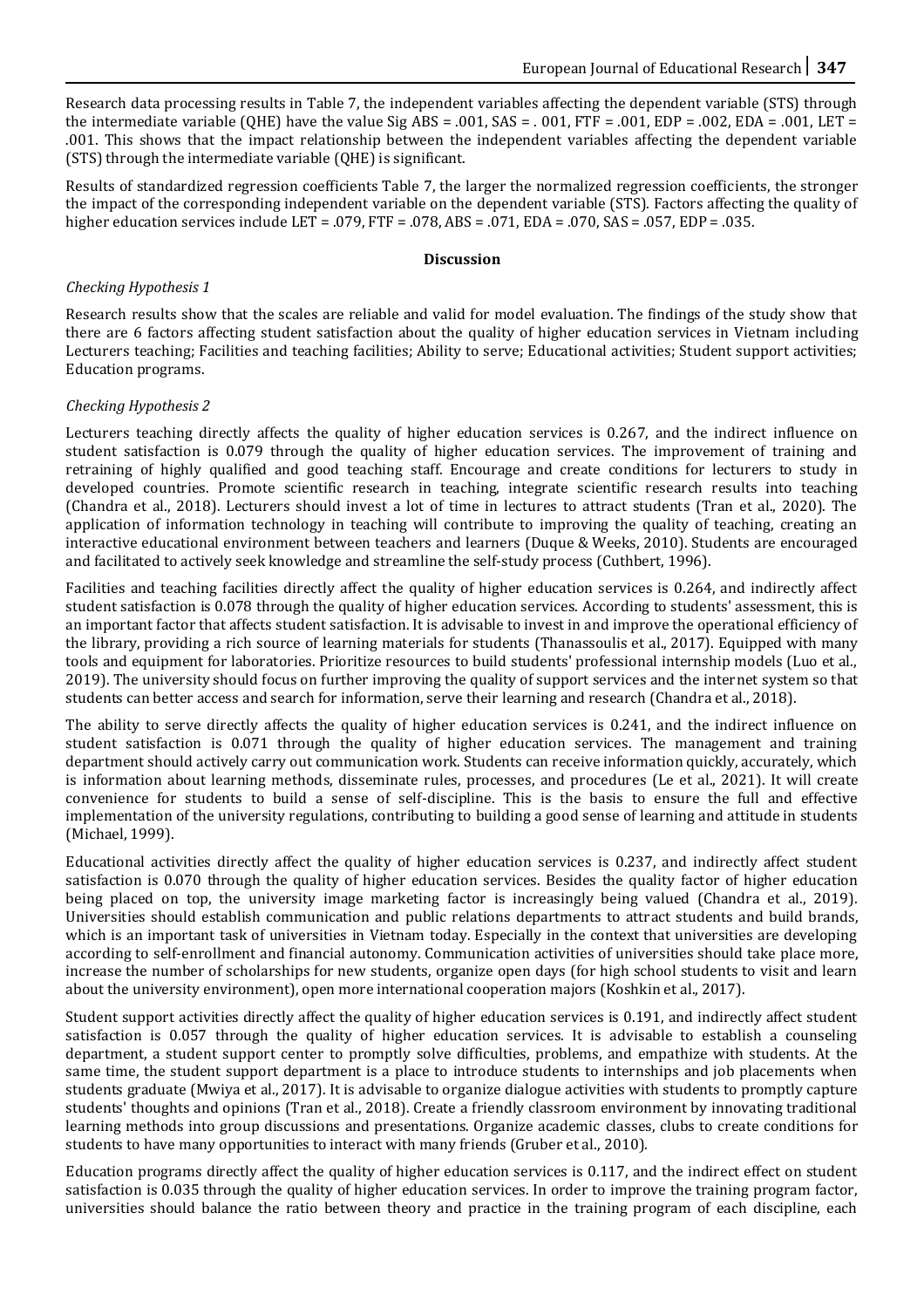subject (Mallika & Torii, 2019). Based on practical needs, periodically evaluate training programs to design additional programs to ensure integration and training towards social needs (Kevin & Dooyoung, 2002). The training program should aim at three goals (knowledge, skills, self-control, and responsibility) (Naylor et al., 2021). Depending on the different disciplines, the ratio of knowledge and skills is appropriate (James et al., 2008). Should synchronously solve the design steps of career-oriented training programs; development of teaching materials; organize the evaluation of the training process, ensuring continuity and flexibility.

## **Conclusion**

The hypothetical research model is tested on the scales showing the suitability of the factors. The research results have verified the model of factors affecting student satisfaction with the quality of higher education services in Vietnam. In which, there are six factors representing the level of influence from strong to weak including lecturers teaching; facilities and teaching facilities; ability to serve; educational activities; student support activities; education programs. Thus, the results achieved in the study satisfied the set objectives.

The discussion proposed to help higher education administrators understand the relationship between factors including lecturers teaching; facilities and teaching facilities; ability to serve; educational activities; student support activities; education programs to the quality of higher education services in Vietnam, and student satisfaction. The independent factors are taken care of well, which means that the quality of higher education services will increase, and student satisfaction will also increase.

## **Recommendations**

From the findings of the study, several recommendations can be drawn including. Research results have discussed some recommendations to higher education administrators about solutions to improve the quality of educational services, which is an important content to improve student satisfaction. In order to improve student satisfaction with the quality of higher education translation, the university's administrators need solutions to improve the quality of lecturers teaching; facilities and teaching facilities; ability to serve; educational activities; student support activities; education programs. Researchers are advised to expand the research model with a large number of survey samples, and a larger scope to determine the appropriateness of the model in practice. In the context of increasing socialization of higher education, the results of this study will provide meaningful considerations for higher education administrators to find ways to improve service quality in higher education.

## **Limitations**

The study only focused on one university, the sample size was relatively small and a number of other factors could affect student satisfaction. From the above limitations, the authors propose a number of research directions for further studies, which should expand the scope of comparative research between universities. Expand the research sample size and consider adding new factors to the research model to improve the explanatory power of the current model.

# **Acknowledgements**

The author would like to thank the Rector of An Giang University, and functional departments for facilitating this research. The author also thanks to the students for their cooperation in providing the necessary information to obtain the data to carry out this study.

## **References**

- Abdullah, F. (2005). HEdPERF versus SERVPERF: The quest for ideal measuring instrument of service quality in higher education sector. *Quality Assurance in Education, 13*(4), 305-328.<https://doi.org/10.1108/09684880510626584>
- Aldridge, S., & Rowley, J. (1998). Measuring customer satisfaction in higher education. *Quality Assurance in Education*, *6*(4), 197-204. <https://doi.org/10.1108/09684889810242182>
- Alnawas, I. (2015). Student orientation in higher education: development of the construct. *Higher Education, 69*, 625- 652[. https://doi.org/10.1007/s10734-014-9794-1](https://doi.org/10.1007/s10734-014-9794-1)
- Appleton-Knapp, S. L., & Krentler, K. A. (2006). Measuring student expectations and their effects on satisfaction: The importance of managing student expectations. *Journal of Marketing Education, 28*(3), 254-264. <https://doi.org/10.1177/0273475306293359>
- Arambewela, R., & Hall, J. (2009). An empirical model of international student satisfaction. *Asia Pacific Journal of Marketing and Logistics*, *21*(4), 555-569[. https://doi.org/10.1108/13555850910997599](https://doi.org/10.1108/13555850910997599)
- Babar, Z. B., & Kashif, U. R. (2010). A study examining the student satisfaction in higher education. *Article in Procedia - Social and Behavioral Sciences*, *2*(2), 5446-5450[. https://doi.org/10.1016/j.sbspro.2010.03.888](https://doi.org/10.1016/j.sbspro.2010.03.888)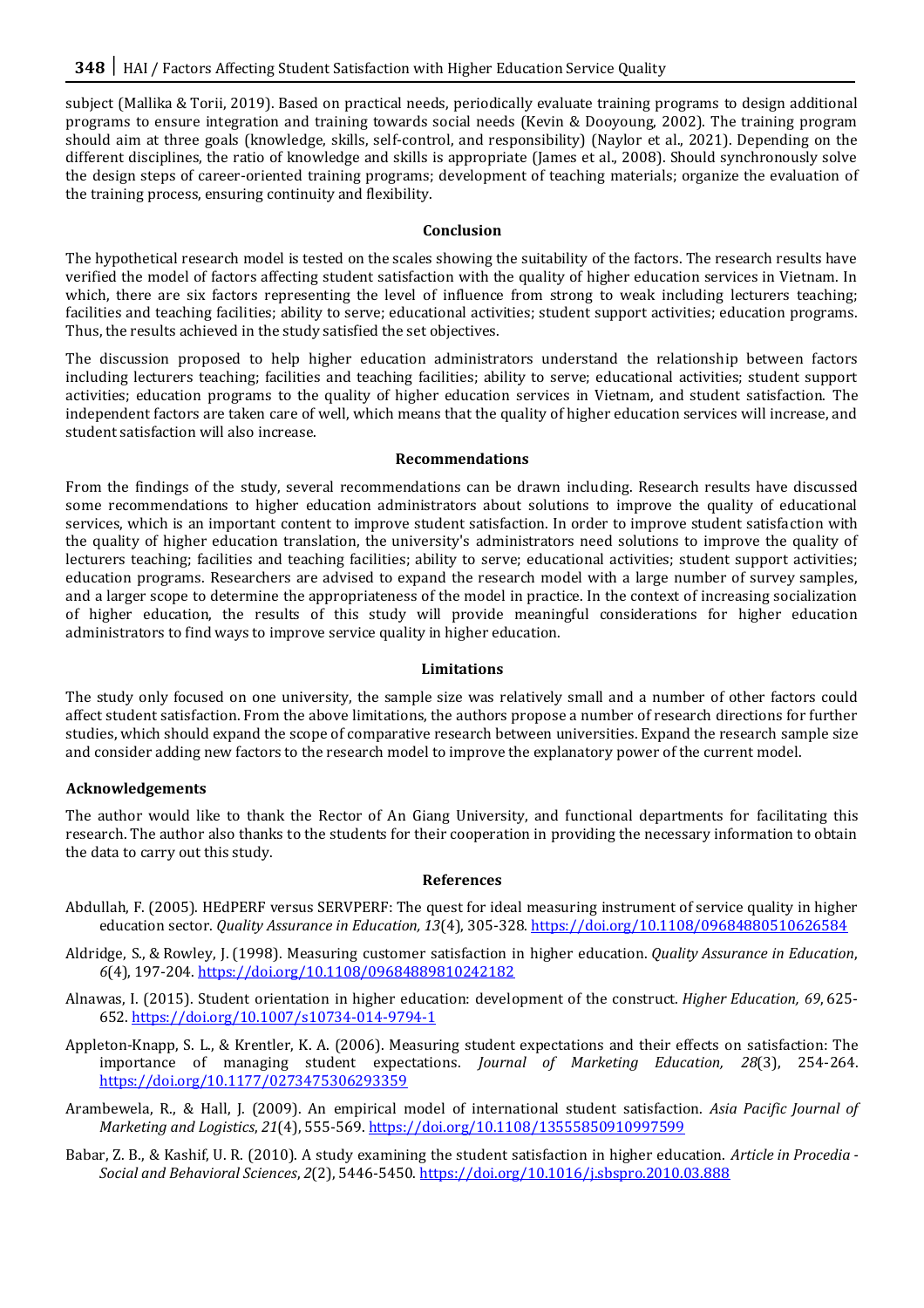- Baumgartner, H., & Homburg, C. (1996). Applications of structural equation modeling in marketing and consumer research: A review. *International Journal of Research in Marketing, 13*(2), 139-161. [https://doi.org/10.1016/0167-](https://doi.org/10.1016/0167-8116(95)00038-0) [8116\(95\)00038-0](https://doi.org/10.1016/0167-8116(95)00038-0)
- Beverly, A. B., Dennis, O. K., William, G. B., & Daniel, J. B. (1998). Student as customer: Factors affecting satisfaction and assessments of institutional quality. *Journal of Marketing for Higher Education*, *8*(3), 1- 14. [https://doi.org/10.1300/J050v08n03\\_01](https://doi.org/10.1300/J050v08n03_01)
- Bitner, M. J. (1990). Evaluating service encounters: the effects of physical surroundings and employee responses. *Journal of Marketing, 54*, 69-82[. https://doi.org/10.1177/002224299005400206](https://doi.org/10.1177/002224299005400206)
- Carrillat, F. A., Jaramillo, F., & Mulki, J. P. (2007). The validity of the SERVQUAL and SERVPERF scales: A meta‐analytic view of 17 years of research across five continents. *International Journal of Service Industry Management*, *18*(5), 472-490. <https://doi.org/10.1108/09564230710826250>
- Chandra, T., Hafni, L., Chandra, S., Purwati, A. A., & Chandra, J. (2019). The influence of service quality, university image on student satisfaction and student loyalty. *Benchmarking: An International Journal, 26*(5), 1533- 1549. <https://doi.org/10.1108/BIJ-07-2018-0212>
- Chandra, T., Martha, N., Chandra, S., & Priyono, P. (2018). The effect of service quality on student satisfaction and student loyalty: An empirical study. *Journal of Social Studies Education Research, 9*(3), 109-131. <https://bom.to/jGcVny>
- Cronbach, L. J. (1951). Coefficient Alpha and the internal structure of tests. *Psychometric/ Psychometrika, 16*(3), 297- 334[. https://doi.org/10.1007/BF02310555](https://doi.org/10.1007/BF02310555)
- Cronin, J. J., & Taylor, S. A. (1992). Measuring service quality: A reexamination and extension. *Journal of Marketing*, *56*(3), 55-68[. https://doi.org/10.2307/1252296](https://doi.org/10.2307/1252296)
- Cuthbert, P. F. (1996). Managing service quality in HE: Is SERVQUAL the answer? Part 1. *Managing Service Quality*, *6*(2), 11-16[. https://doi.org/10.1108/09604529610109701](https://doi.org/10.1108/09604529610109701)
- Dill, D. D. (2007). Will market competition assure academic quality? an analysis of the UK and US experience. In F. Westerheijden, B. Stensaker & J. Rosa (Eds.), *Quality Assurance in Higher Education* (pp. 47-72). Springer. [https://doi.org/10.1007/978-1-4020-6012-0\\_2](https://doi.org/10.1007/978-1-4020-6012-0_2)
- Dinh, H. -V. T., Nguyen, Q. A. T., Phan, M. -H. T., Pham, K. T., Nguyen, T., & Nguyen, H. T. (2021). Vietnamese students' satisfaction toward higher education service: The relationship between education service quality and educational outcomes. *European Journal of Educational Research, 10*(3), 1397-1410. [https://doi.org/10.12973/eu](https://doi.org/10.12973/eu-jer.10.3.1397)[jer.10.3.1397](https://doi.org/10.12973/eu-jer.10.3.1397)
- Doll, W. J., Xia, W., & Torkzadeh, G. (1994). A confirmatory factor analysis of the end-user computing satisfaction instrument. *MIS Quarterly*, *18*(4), 453-461[. https://doi.org/10.2307/249524](https://doi.org/10.2307/249524)
- Duque, L. C., & Weeks, J. R. (2010). Towards a model and methodology for assessing student learning outcomes and satisfaction. *Quality Assurance in Education*, *18*(2), 84-105. <https://doi.org/10.1108/09684881011035321>
- Elliott, K. M. (2003). Key determinants of student satisfaction. *Journal of College Student Retention, 4*(3), 271-279. <https://doi.org/10.2190/B2V7-R91M-6WXR-KCCR>
- Gruber, T., Fuß, S., Voss, R., & Gläser‐Zikuda, M. (2010). Examining student satisfaction with higher education services: Using a new measurement tool. *International Journal of Public Sector Management, 23*(2), 105- 123. <https://doi.org/10.1108/09513551011022474>
- Hair, J., Black, W., Babin, B., & Anderson, R. (2010). *Multivariate data analysis* (7th ed.). Prentice-Hall, Inc.
- Hair, J. F. J., Black, W. C., Babin, B. J., & Anderson, R. E. (2014). *Multivariate data analysis* (7th ed). Pearson Education, Inc.
- Hu, L. T., & Bentler, P. M. (1999). Cutoff criteria for fit indexes in covariance structure analysis: Conventional criteria versus new alternatives. *Structural Equation Modeling, 6*(1), 1-55[. http://doi.org/10.1080/10705519909540118](http://doi.org/10.1080/10705519909540118)
- Jain, R., Sinha, G., & Sahney, S. (2011). Conceptualizing service quality in higher education. *Asian Journal on Quality*, *12*(3), 296-314. <https://doi.org/10.1108/15982681111187128>
- James, F., Peter, T. K., John, M., & Michael, S. (2008). Attractiveness, easiness and other issues: student evaluations of professors on Ratemyprofessors.com. *Assessment & Evaluation in Higher Education*, *33*(1), 45- 61. <https://doi.org/10.1080/02602930601122803>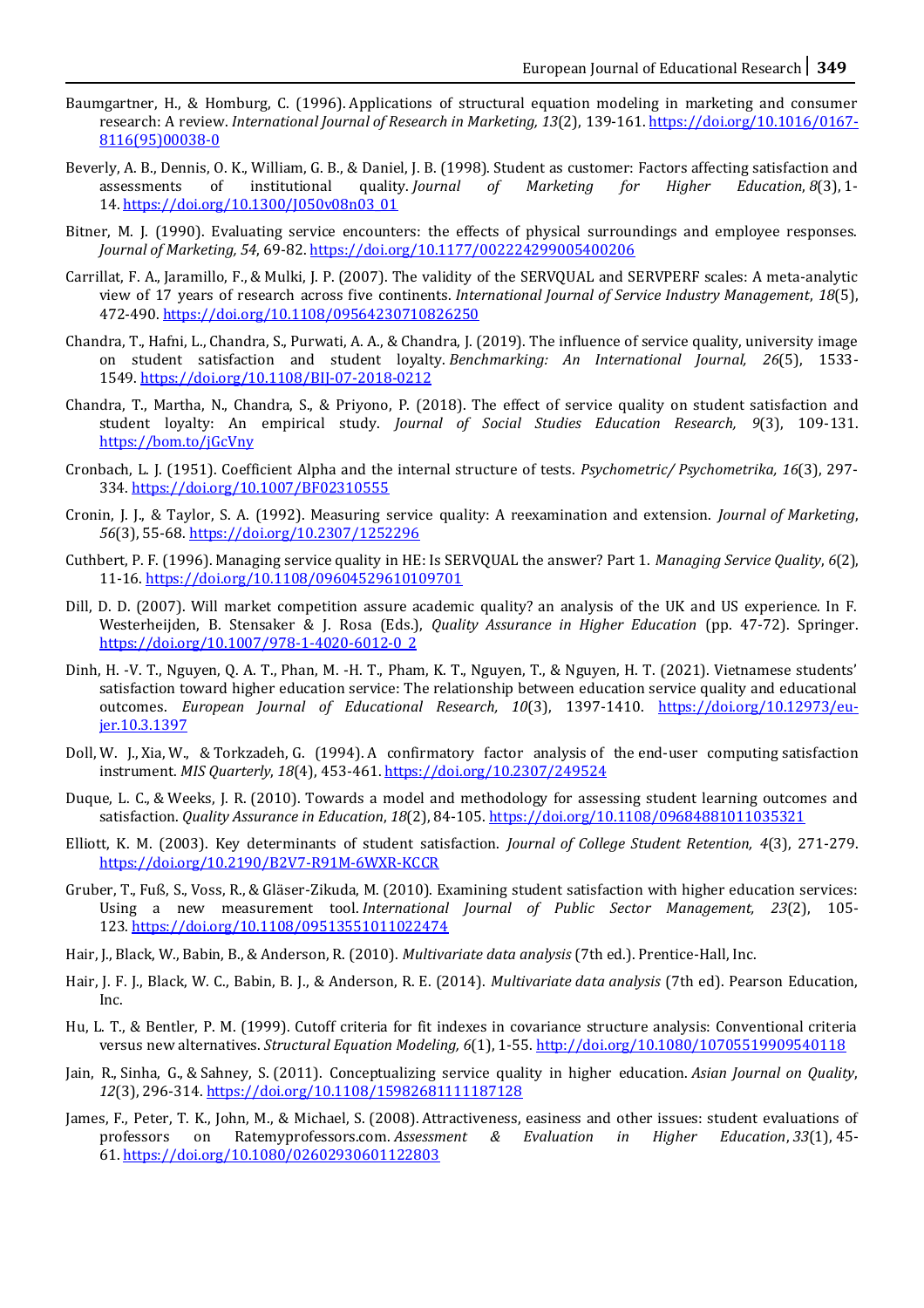- Kevin, M. E., & Dooyoung, S. (2002). Student Satisfaction: An alternative approach to assessing this important concept. *Journal of Higher Education Policy and Management*, *24*(2), 197- 209. <https://doi.org/10.1080/1360080022000013518>
- Koshkin, A. P., Rassolov, I. M., & Novikov, A. V. (2017). Monitoring social media: Students satisfaction with university administration activities. *Education and Information Technologies***,** *22*, 2499-2522. <https://doi.org/10.1007/s10639-016-9558-x>
- Le, D. M. T., Tran, T. H. L., & Nguyen, Q. T. (2021). Service quality in higher education: Applying HEdPERF scale in Vietnamese universities. *Ho Chi Minh city open University Journal of Science - Social Sciences, 11*(1), 101-115. <https://doi:10.46223/HCMCOUJS.soci.en.11.1.1905.2021>
- Luo, Y., Xie, M., & Lian, Z. (2019). Emotional engagement and student satisfaction: A study of Chinese college students based on a nationally representative sample. *The Asia-Pacific Education Researcher*, *28*, 283-292. <https://doi.org/10.1007/s40299-019-00437-5>
- Mallika, A. K. S., & Torii, H. (2019). The impact of loyalty on the student satisfaction in higher education: A structural equation modeling analysis. *Higher Education Evaluation and Development, 13*(2), 82- 96. <https://doi.org/10.1108/HEED-01-2019-0003>
- Michael, G. (1999). Assessing the teaching quality to student satisfaction relationship: Applied customer satisfaction research in the classroom. *Journal of Marketing Theory and Practice, 7*(3), 87- 97. <https://doi.org/10.1080/10696679.1999.11501843>
- Mwiya, B., Bwalya, J., Siachinji, B., Sikombe, S., Chanda, H., & Chawala, M. (2017). Higher education quality and student satisfaction nexus: Evidence from Zambia. *Creative Education, 8*, 1044-1068[. https://doi:10.4236/ce.2017.87076](https://doi:10.4236/ce.2017.87076)
- Naylor, R., Bird, F. L., & Butler, N. (2021). Academic expectations among university students and staff: Addressing the role of psychological contracts and social norms. *Higher Education, 82*, 847-863*.* [https://doi.org/10.1007/s10734-](https://doi.org/10.1007/s10734-020-00668-2) [020-00668-2](https://doi.org/10.1007/s10734-020-00668-2)
- Nguyen, T. N. X. (2018). Các yếu tố ảnh hưởng đến sự hài lòng của sinh viên về chất lượng dịch vụ giáo dục của Trường Đại học Trà Vinh [Factors affecting student satisfaction about the quality of educational services of Tra Vinh University]. *Journal of Education/ Tạp chí Giáo dục*, *1*(5), 133-137[. https://bom.to/Qz307b](https://bom.to/Qz307b)
- Nunnally, J. C. (1978). *Psychometric theory* (2nd ed.). McGraw-Hill.
- Oliver, R. L. (1997). *Satisfaction: A Behavioural Perspective on the Consumer*. McGraw-Hill.
- Parasuraman, A., Zeithaml, V. A., & Berry, L. L. (1985). A conceptual model of service quality and its implications for future research. *The Journal of Marketing, 49*(4), 41-50[. https://doi.org/10.2307/1251430](https://doi.org/10.2307/1251430)
- Parasuraman, A., Zeithaml, V. A., & Berry, L. L. (1988). SERVQUAL: A multiple-item scale for measuring consumer perceptions of service quality. *Journal of Retailing*, *64*, 12-40.<https://bom.to/ZIzZpV>
- Parasuraman, A., Zeithaml, V. A., & Berry, L. L. (1998). Alternative scales for measuring service quality: A comparative assessment based on psychometric and diagnostic Criteria. In M. Bruhn & H. Meffert (Eds.), *Handbuch Dienstleistungsmanagement* (pp. 449-482). Gabler Verlag[. https://doi.org/10.1007/978-3-322-96503-5\\_19](https://doi.org/10.1007/978-3-322-96503-5_19)
- Phuong, P. T. L., & Hương, P. T. (2019). Sư hài lòng của sinh viên về chất lương dịch vụ của Trường Đại học tại Thành phố Hồ Chí Minh [Student satisfaction about the service quality of the University in Ho Chi Minh City]. *Ho Chi Minh City University of Education Journal of Science/ Tạp chí Khoa học Trường Đại học Sư phạm TP. Hồ Chí Minh*, *16*(4), 101-113[. https://bom.to/6m3liZ](https://bom.to/6m3liZ)
- Rowley, J. (1997). Beyond service quality dimensions in higher education and towards a service contract. *Quality Assurance in Education*, *5*(1), 7-14. <https://doi.org/10.1108/09684889710156530>
- Shahijan, M. K., Rezaei, S., & Guptan, V. P. (2018). Marketing public and private higher education institutions: A total experiential model of international student's satisfaction, performance and continues intention. *International Review on Public and Nonprofit Marketing, 15*, 205-234[. https://doi.org/10.1007/s12208-018-0198-2](https://doi.org/10.1007/s12208-018-0198-2)
- Thanassoulis, E., Dey, P. K., Petridis, K., Goniadis, I., & Georgiou, A. C. (2017). Evaluating higher education teaching performance using combined analytic hierarchy process and data envelopment analysis. *Journal of the Operational Research Society*, *68*(4), 431-445[. https://doi.org/10.1057/s41274-016-0165-4](https://doi.org/10.1057/s41274-016-0165-4)
- Thomas, E. H., & Galambos, N. (2004). What satisfies students? Mining student-opinion data with regression and decision tree analysis. *Research in Higher Education*, *45*, 251-269. <https://doi.org/10.1023/B:RIHE.0000019589.79439.6e>